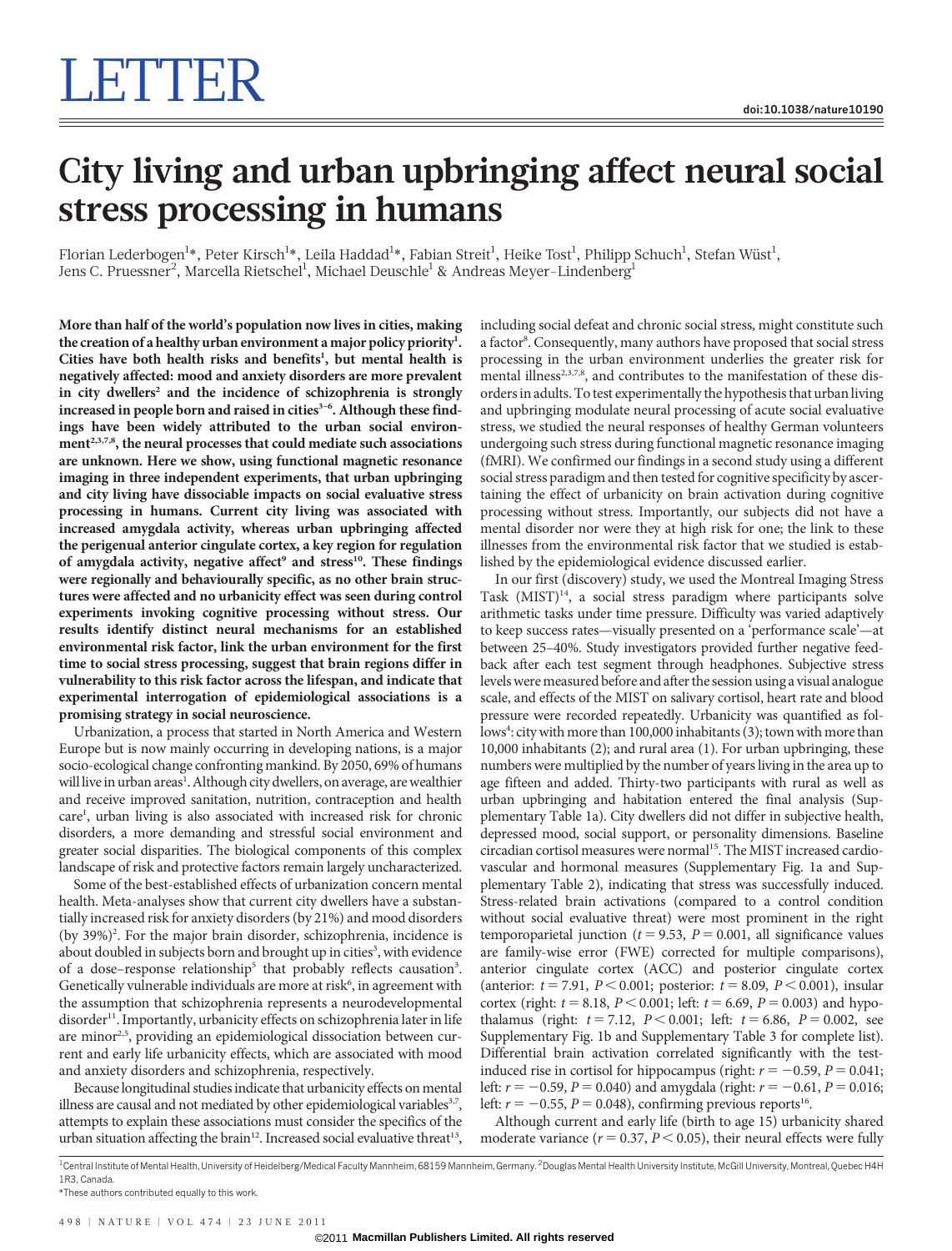distinct. Current urban living was associated with amygdala activity  $(t = 3.6;$  Fig. 1a), which increased stepwise from subjects living in the country to those living in small towns, and was highest in city dwellers  $(r = 0.55, P < 0.001$ ; Fig. 1b). In contrast, urban upbringing was associated with differential activity in the perigenual ACC (pACC,  $t = 3.8$ ; Fig. 2a), increasing linearly with highest activation in participants entirely brought up in cities ( $r = 0.56$ ,  $P < 0.001$ ; Fig. 2b). Results were not explained by demographic or clinical variables (see Supplementary Methods). These effects were regionally specific as no other brain regions showed any urbanicity association at exploratory thresholds  $(P < 0.001$ , uncorrected).

To test whether our findings were related to specific aspects of the sample or task, we studied a second cohort of 23 participants (characteristics in Supplementary Table 1b) with a modified stress paradigm. Subjects performed two cognitive tasks (arithmetic and mental rotation) while being continuously visually exposed to disapproving investigator feedback through video (see Supplementary Methods). This experiment fully replicated the findings from the previous sample: city living was again specifically associated with activity in the amygdala and was highest in city dwellers ( $t = 3.3$ ,  $P < 0.05$ , FWE corrected; Fig. 1c, d), whereas a cluster within the pACC ( $t = 4.0$ ,  $P < 0.05$ , FWE corrected; Fig. 2c) showed a significant linear correlation with urban upbringing ( $r = 0.64$ ,  $P < 0.001$ ; Fig. 2d). Post hoc, to study the effect of current urbanicity in a larger and better distributed sample, we additionally tested 24 predominantly town and rural dwellers. The analysis of the combined sample again confirmed the effect (Supplementary Fig. 2). As before, no other brain regions showed urbanicity associations even at exploratory thresholds. These findings indicated that specifics of the procedure did not confound the urbanicity effects.

Because acute social stress interacts with cognitive processing<sup>13</sup>, the question arose as to whether the observed effect of urbanicity in these







Figure 2 <sup>|</sup> Relationship between early life urbanicity scores and pACC activation. a, Discovery study ( $N = 32$ ): T map of significant correlations between stress-related activations (in the experimental versus control contrast) correlating with urbanicity scores shown at a threshold of  $P < 0.005$ , uncorrected. b, Discovery study: scatterplot of urbanicity scores and mean contrast estimates of the significantly (at  $P \le 0.005$ ) correlating voxels within the ACC in the experimental compared to control contrast. Results indicate a linear relationship between these two variables ( $r = 0.56$ ,  $P = 0.001$ ). c, Replication study ( $N = 23$ ): T map of significant correlations between activations (in the experimental compared to control contrast) and urbanicity scores (shown at  $P \le 0.05$ , FWE corrected for the rostral ACC as ROI). d, Replication study: scatterplot between contrast estimates for the stress compared to control contrast and the urbanicity score shown for the mean of all significantly ( $P < 0.005$ ) correlated voxels ( $r = 0.64$ ,  $P < 0.001$ ).

experiments was related to social evaluative stress per se or to the cognitive tasks used. To investigate this issue, we studied a sample of 37 healthy adults from an ongoing study<sup>17</sup> (Supplementary Table 1b) during a working memory and an emotional face matching task, both without stress. Even at a threshold of  $P < 0.01$ , uncorrected, there were no voxels within the ACC or amygdala whose activations were correlated to current or early life urbanicity, indicating that our findings were indeed related to social stress with a degree of specificity. In a secondary analysis, we increased the sample size for this experiment to 80 (Supplementary Table 1c), with power to detect an effect of similar size to the discovery study of 0.99. Again, no significant associations with urbanicity were observed.

In this initial examination of the effects of urbanicity, no neural circuit was hypothesized a priori. Nevertheless, the regions identified, controlling for false positives, can plausibly be related to previous epidemiological observations. In the amygdala, activity during social stress was specifically related to city living. The amygdala, which among other functions signals negative affect and environmental threat<sup>18</sup>, has been strongly implicated in anxiety disorders, depression, and other behaviours that are increased in cities, such as violence<sup>19</sup>. Conversely, urban upbringing showed a distinct, but equally regionally specific effect on the pACC, a major part of the limbic stress regulation system<sup>18</sup> that exhibits high neuronal glucocorticoid receptor expression<sup>20</sup>, modulates hypothalamic-pituitary-adrenal axis activation during stress<sup>10</sup>, and is implicated in processing chronic social stressors such as social defeat. In schizophrenia, reduced cingulate grey matter volume<sup>21</sup> has been reported in patients, emerging during adolescence<sup>22</sup>. Connectivity abnormalities of the pACC with the amygdala during processing of affectively negative stimuli were seen in schizophrenic patients, but not in genetically at-risk individuals<sup>23</sup>, suggesting a link to environmental factors. Therefore, the epidemiological distinction between current and early life urbanicity maps onto distinct neural regions that are associated with the disease phenotypes implicated by the environmental risk data. A direct link between psychopathology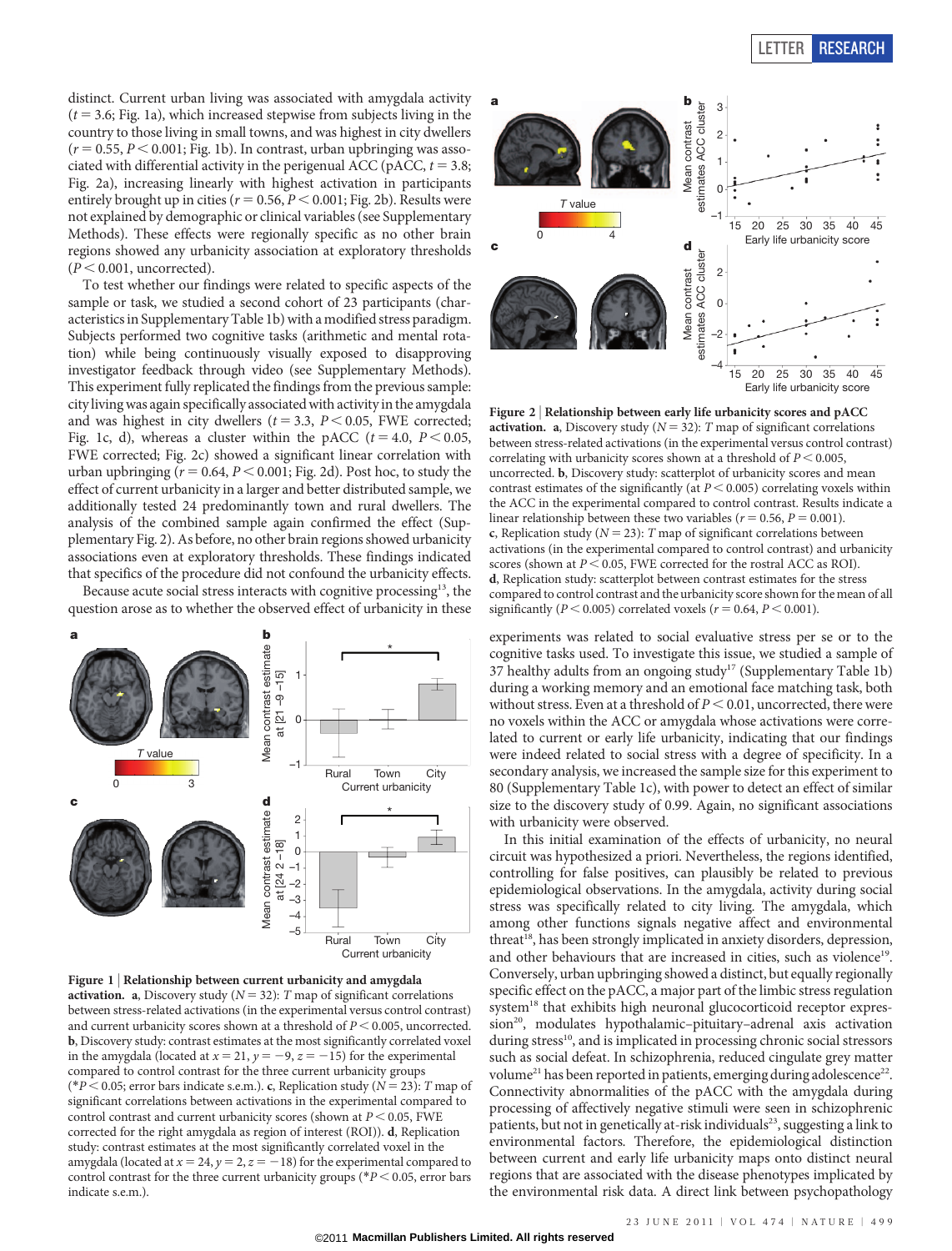and these circuits during social evaluative stress must be established in future work, including the study of subjects with mental illness.

In principle, any of the multiple factors related to urban living<sup>1</sup>, such as pollution, toxins, crowding, noise, or demographic factors not captured in our analysis, could be responsible for the observed associations. However, in light of the epidemiological evidence that urbanicity is causal for mental disorders<sup>2,3,7</sup>, it is interesting to consider the parsimonious proposal that social stress contributes causally to the impact of urbanicity on the neural circuits identified here. Importantly, although urbanicity effects on the pACC and amygdala were dissociable, these two structures are functionally closely linked: the pACC is a key regulatory region for amygdala<sup>18</sup> activity in the context of negative affect, which is critical for gene–environment interactions<sup>9</sup> and extinction. Further, synaptic and neuronal remodelling of the pACC and amygdala have been described in animals exposed to social stressors $24$ , and amygdala and cingulate volume relate to social network size in humans<sup>25</sup>. Therefore, we investigated functional connectivity between the pACC and amygdala during the MIST stress paradigm using previously published methods<sup>17</sup>. Urban upbringing was associated with reduced connectivity (Spearman's Rho =  $-0.39$ ,  $P = 0.013$ ; see Supplementary Fig. 3), whereas current urbanicity had no effect, supporting an effect of early urban exposure on this regulatory circuit. Because early life neurochemical alterations in the serotonin system linked to social support have enduring effects on the cingulate in animals<sup>26</sup> and humans<sup>27</sup>, these differential effects of early life and current urbanicity may reflect a developmental vulnerability of the cingulate. In line with this, the cortisol stress response has been found to be exaggerated in human adults who were exposed to maternal stress in utero<sup>28</sup>.

Beyond mental illness, our data are of general interest in showing a link between cities and social stress sensitivity. This indicates that an experimental approach to dissecting epidemiological associations is feasible and that it could be used to characterize further the underlying psychosocial components; for example, the effects of finer-grained quantifiers of individuals' social networks or individual social experience in urban contexts. One such potential component is unstable hierarchical position—a social stressor related to general health that might be relevant in the context of increased socioeconomic disparities in cities—which also affects medial prefrontal cortex and amygdala function<sup>29</sup>. Further, 'prosocial' neuropeptides, molecular mediators of social interactions, modulate the pACC-amygdala circuit<sup>30</sup>, indicating that social risk and protective factors might converge on this system.

This first series of studies of the neural effects of urbanicity has several limitations. First, our cross-sectional study does not prove that the observed association is causal. Second, our subjects grew up in relative safety and prosperity in Germany, a developed country, whereas greater urban–rural discrepancies are found elsewhere; however, this would have probably attenuated our findings. Third, the pronounced differences in brain processing did not correlate with cortisol levels, possibly reflecting the greater sensitivity of neural measures compared to downstream peripheral markers; nevertheless, the cortisol stress response should be studied in a larger sample. Fourth, the lack of random population sampling and the fact that our confirmation study largely used college students potentially limits the generalizability of our findings, making replication of these results in different and larger samples important.

Our data reveal neural effects of urban upbringing and habitation on social stress processing in humans. These findings contribute to our understanding of urban environmental risk for mental disorders and health in general. Further, they point to a new empirical approach for integrating social sciences, neurosciences and public policy to respond to the major health challenge of urbanization.

## METHODS SUMMARY

The study was approved by the Ethics Committee of Heidelberg University. Three groups of healthy participants were studied after written informed consent. A thorough clinical and psychiatric examination was performed to exclude relevant

illness. As in previous work, urbanicity was scored as follows<sup>4</sup>: city with more than 100,000 inhabitants (3); town with more than 10,000 inhabitants (2); and rural area (1). For urban upbringing until age 15, these numbers were multiplied by the years spent in each area and added.

Blood-oxygen-level-dependent (BOLD) fMRI was performed on a 3.0 Tesla Siemens Trio scanner using an echo-planar-imaging (EPI) sequence and analysed using SPM5 (MIST study and non-stress control study) and SPM8 (stress replication study) [\(http://www.fil.ion.ucl.ac.uk/spm](http://www.fil.ion.ucl.ac.uk/spm)). In the discovery study, participants performed the MIST, in the replication study a variant social stress task (see Supplementary Methods), in the control study a working memory task (the n-back task) and an emotional face matching task.

All imaging results were corrected for multiple comparisons at a significance level of  $P < 0.05$  via FWE. For main task effects, correction was performed over the whole brain. For hypothesis-driven analyses, bilateral a priori anatomical regions of interest (ROI) were taken from the Harvard Oxford Atlas [\(http://www.](http://www.cma.mgh.harvard.edu) [cma.mgh.harvard.edu](http://www.cma.mgh.harvard.edu)). For correlations with cortisol, the amygdala, hypothalamus and ACC were specified based on previous results<sup>16</sup>. For urbanicity analyses, on the basis of the correlations observed with early life and current urbanicity in the discovery study (MIST), we defined a priori anatomical ACC and amygdala ROI for the replication and control studies.

## Received 3 December 2010; accepted 12 May 2011.

- 1. Dye, C. Health and urban living. Science 319, 766–769 (2008).<br>2. Peen, J., Schoevers, R. A., Beekman, A. T. & Dekker, J. The currer
- Peen, J., Schoevers, R. A., Beekman, A. T. & Dekker, J. The current status of urbanrural differences in psychiatric disorders. Acta Psychiatr. Scand. 121, 84–93 (2010).
- 3. Krabbendam, L. & van Os, J. Schizophrenia and urbanicity: a major environmental influence–conditional on genetic risk. Schizophr. Bull. 31, 795–799 (2005).
- 4. Mortensen, P. B. et al. Effects of family history and place and season of birth on the risk of schizophrenia. N. Engl. J. Med. 340, 603–608 (1999).
- 5. Pedersen, C. B. & Mortensen, P. B. Evidence of a dose-response relationship between urbanicity during upbringing and schizophrenia risk. Arch. Gen. Psychiatry 58, 1039-1046 (2001).
- 6. van Os, J., Pedersen, C. B. & Mortensen, P. B. Confirmation of synergy between urbanicity and familial liability in the causation of psychosis. Am. J. Psychiatry 161, 2312–2314 (2004).
- 7. van Os, J., Kenis, G. & Rutten, B. P. The environment and schizophrenia. Nature 468, 203–212 (2010).
- 8. Selten, J. P. & Cantor-Graae, E. Social defeat: risk factor for schizophrenia? Br. J. Psychiatry 187, 101–102 (2005).
- Pezawas, L. et al. 5-HTTLPR polymorphism impacts human cingulate–amygdala interactions: a genetic susceptibility mechanism for depression. Nature Neurosci. 8, 828–834 (2005).
- Diorio, D., Viau, V. & Meaney, M. J. The role of the medial prefrontal cortex (cingulate gyrus) in the regulation of hypothalamic-pituitary-adrenal responses to stress. J. Neurosci. 13, 3839-3847 (1993).
- 11. Weinberger, D. R. Implications of normal brain development for the pathogenesis of schizophrenia. Arch. Gen. Psychiatry 44, 660-669 (1987).
- 12. Meyer-Lindenberg, A. From maps to mechanisms through neuroimaging of schizophrenia. Nature 468, 194–202 (2010).
- 13. Dickerson, S. S. & Kemeny, M. E. Acute stressors and cortisol responses: a theoretical integration and synthesis of laboratory research. Psychol. Bull. 130, 355–391 (2004).
- 14. Dedovic, K. et al. The Montreal Imaging Stress Task: using functional imaging to investigate the effects of perceiving and processing psychosocial stress in the human brain. J. Psychiatry Neurosci. 30, 319-325 (2005).
- 15. Lederbogen, F. et al. Salivary cortisol in a middle-aged community sample: results from 990 men and women of the KORA-F3 Augsburg study. Eur. J. Endocrinol. 163, 443–451 (2010).
- 16. Pruessner, J. C. et al. Deactivation of the limbic system during acute psychosocial stress: evidence from positron emission tomography and functional magnetic resonance imaging studies. Biol. Psychiatry 63, 234–240 (2008).
- 17. Esslinger, C. et al. Neural mechanisms of a genome-wide supported psychosis variant. Science 324, 605 (2009).
- 18. LeDoux, J. E. Emotion circuits in the brain. Annu. Rev. Neurosci. 23, 155–184 (2000).
- 19. Meyer-Lindenberg, A. et al. Neural mechanisms of genetic risk for impulsivity and violence in humans. Proc. Natl Acad. Sci. USA 103, 6269–6274 (2006).
- 20. Herman, J. P., Ostrander, M. M., Mueller, N. K. & Figueiredo, H. Limbic system mechanisms of stress regulation: hypothalamo-pituitary-adrenocortical axis. Prog. Neuropsychopharmacol. Biol. Psychiatry 29, 1201-1213 (2005).
- 21. Wright, I. C. et al. Meta-analysis of regional brain volumes in schizophrenia. Am. J. Psychiatry 157, 16-25 (2000).
- 22. Vidal, C. N. et al. Dynamically spreading frontal and cingulate deficits mapped in adolescents with schizophrenia. Arch. Gen. Psychiatry 63, 25-34 (2006).
- 23. Rasetti, R. et al. Evidence that altered amygdala activity in schizophrenia is related to clinical state and not genetic risk. Am. J. Psychiatry 166, 216-225 (2009).
- 24. Poeggel, G. et al. Juvenile emotional experience alters synaptic composition in the rodent cortex, hippocampus, and lateral amygdala. Proc. Natl Acad. Sci. USA 100, 16137–16142 (2003).